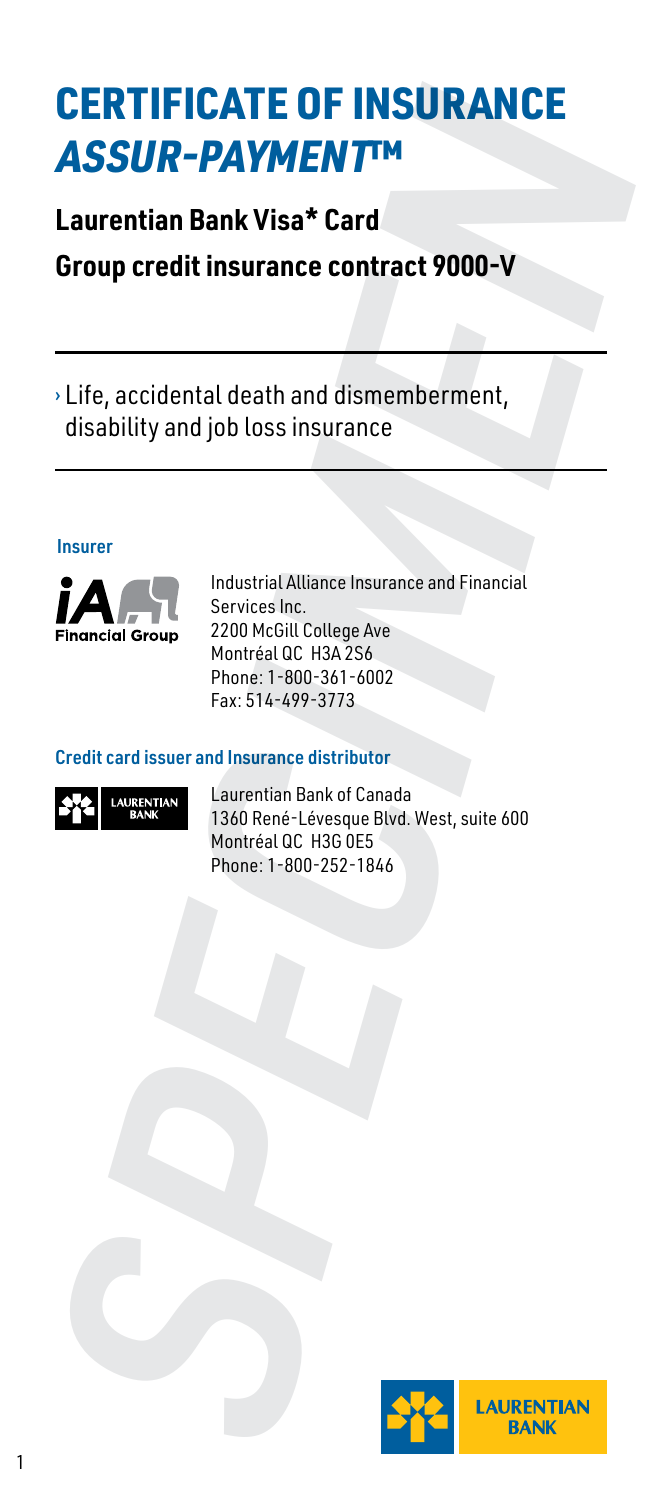#### **Keep this insurance certificate and welcome letter.**

These documents constitute your insurance contract. They describe, in detail, your protection in case of death, disability or job loss and how to submit a claim.

#### **Pay attention to the definitions.**

The words in *bold and italics* have a very specific meaning. Please read Section 1. *Definitions* to fully understand your coverage.

#### CONTACT US

General Information: 1-800-252-1846

 If you wish to obtain additional information on this insurance or any other product or service offered by the Laurentian Bank.

Submit a claim: 1-800-361-6002

Please read Section 7. *Submitting a claim* to learn about the deadlines and the applicable process.

# **GENERAL CONDITIONS, APPLICABLE TO ALL INSURANCE BENEFITS**

**For the purposes of this certificate, the masculine form includes the feminine unless a different meaning is required from the context. In addition, the singular shall include the plural where required.**

#### 1. DEFINITIONS

Unless indicated otherwise, terms used herein retain their usual meaning. However, the terms in *bold and italic* in this document have the following meanings:

Accident: bodily injury which is certified by a *Physician* and results directly from a sudden and unforeseen external cause, and independently from any *Illness* or any other cause. Such injury must occur while the insurance is in effect.

Account Statement Date: the statement date that appears on the monthly account statement sent to the *Primary Cardholder* of the *Credit Account*.

Balance: the amount required (excluding any overdue amount) to release the *Insured Person* in full of any financial obligation towards the *Contract Holder* in relation to the *Credit Account* identified in the insurance application and the welcome letter, including *Regular Transactions*, *Deferred Payment Financing*, even during the deferred period, and any *Equal Billing Financing*. increase to the hold of the **Credit Card** and the method of the Cardiac Connection in case of death, disability or job loss and<br>how to submit a claim.<br>The words in *both and Italics* have a very specific meaning. Please<br>Th

Contract Holder: Laurentian Bank of Canada.

Credit Card: Laurentian Bank Visa credit card approved for this insurance by the *Contract Holder* and the *Insurer* and identified on the welcome letter accompanying this certificate of insurance.

Credit Account: variable credit granted to one or more natural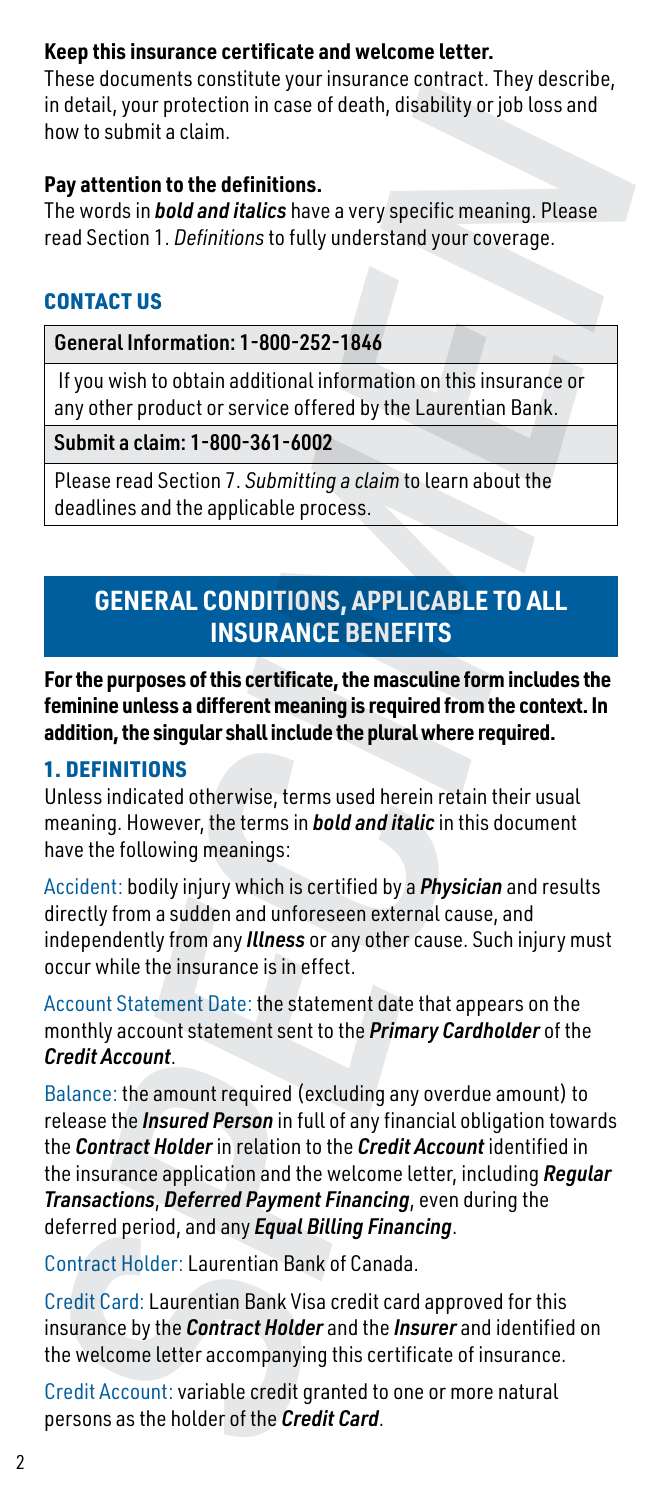Deferred Payment Financing: the purchase of a good or service by *Credit Card* and for which payment is deferred for a period determined at the time of purchase, if indicated on the *Credit Account* statement.

#### Disability:

a) for an *Insured Person* who has performed *gainful employment* during each of the last 4 weeks preceding the onset of the disability, a state of incapacity resulting from an *illness* or *accident*, which requires continuous medical care and which:

- › during the first 12 months, completely prevents the *Insured Person* from performing each and every usual task of his primary occupation;
- $\cdot$  if it lasts more than 12 months, after the first 12 months, completely prevents the *Insured Person* from performing any work that would allow him to receive at least 60% of the regular salary he received prior to his *Disability*, regardless of whether or not such work is available in the area where the *Insured Person* lives. oten conducts are the proposition of the state of the conducts of the conducts of the conducts of the conducts of the conducts of the conducts of the state of incapacity resulting the and social Development Cality (2) To c

b) For any other *insured person*, a state of incapacity resulting from an *illness* or *accident* that requires continuous medical care and which prevents the *insured person* from performing all the normal activities of a person of the same age.

The *Illness* or injuries resulting from the *Accident*, as well as the *Insured Person's* incapacity, must be certified by a *Physician*.

Equal Billing Financing: the purchase of a good or service by *Credit Card*, the cost of which is payable through equal, consecutive monthly payments determined at the time of purchase, if indicated on the *Credit Account* statement.

Gainful Employment: work for which the *Insured Person* receives a salary from his employer, or work for which he is paid as a *Self-employed Worker* for the performance of work or the provision of services.

Health Care Professional: any health care professional who is a member in good standing of his professional corporation or association, and who operates within the limits of his abilities, as defined by law.

Illness: any health deterioration which requires continuous and curative care by a *Physician*.

#### Insured Person:

› the *Primary Cardholder* who meets the eligibility criteria for insurance provided for in Section 2. *Eligibility Conditions* and who enrolled in the insurance in accordance with Section 3. *Enrolment and commencement of the insurance*; and

› any other natural person in whose name the *Credit Account* is established in addition to the *Primary Cardholder* and who meets the eligibility criteria for insurance defined in Section 2. *Eligibility Conditions*.

Insurer: Industrial Alliance Insurance and Financial Services Inc.

Job loss: the involuntary loss of a permanent, non-*Seasonal Job* representing at least 20 paid hours a week and insurable according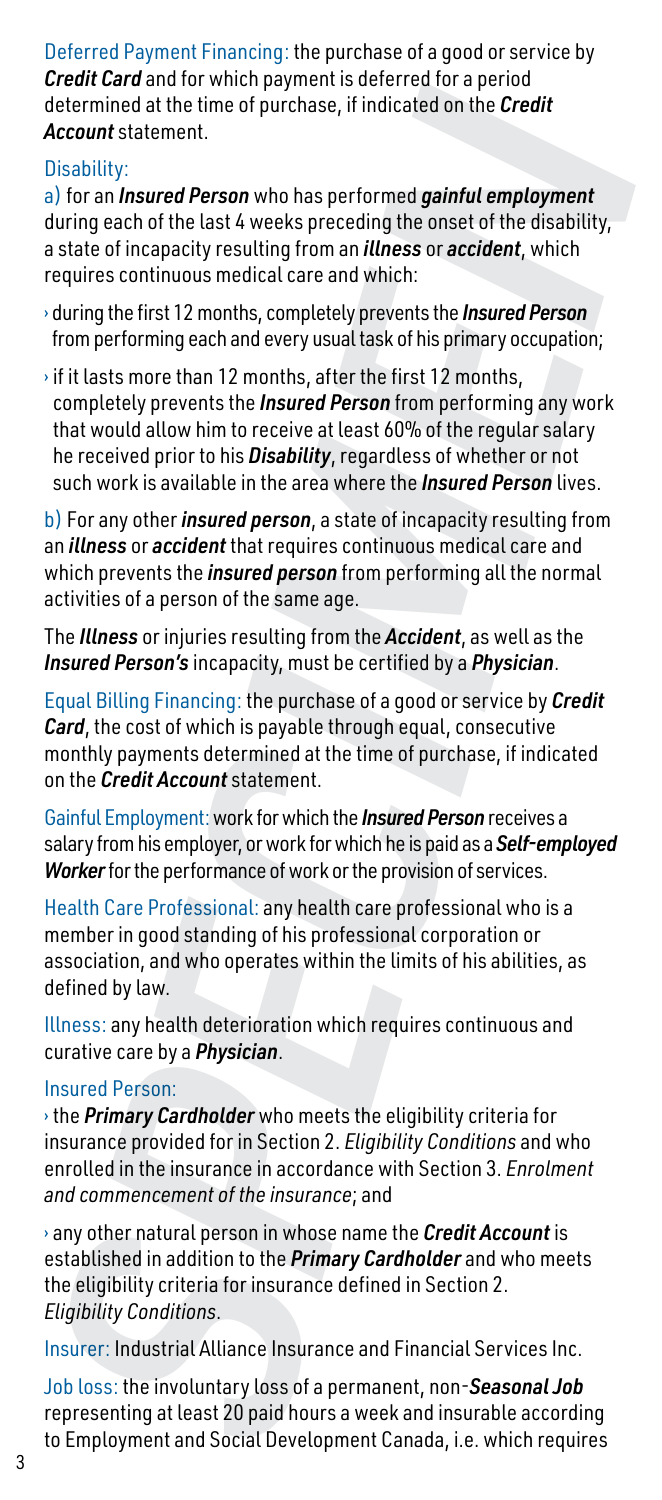contributions to the Employment Insurance plan.

Furthermore, the *Insured Person* must have performed this job for the same employer for at least 4 consecutive months immediately prior to the *Job Loss*, and must be entitled to Employment Insurance benefits.

Leave: vacation with or without pay or leave of absence without pay granted by the employer at the request of the *Insured Person*, as well as sick leave, maternity or adoption leave, parental leave or personal leave (death, marriage, moving, jury duty).

Loss of Self-employment: the involuntary loss of a *Self-employed Job* due to the *Insured Person*'s cessation of business activities for reasons beyond his control for a period of at least 30 days. Furthermore, the *Insured Person* must have held the same *Self -employed Job* for a period of at least 4 consecutive months immediately prior to the loss of self-employment. Furthermore, the *Insured Person* must have performed this joi for the<br>Ensure employer for alteast 4 consecutive months immediately prior to<br>the *Job Loss*, and must be emitted to Employment Insurance benefits.<br>Leave: veac

Loss of Use or Dismemberment: the permanent severance of a limb or total and permanent loss of use. "Loss of one eye" means the total and permanent loss of sight in one eye. "Loss of one hand or one foot" means the total and permanent loss of use of one hand or one foot, including the wrist and ankle joint.

Primary Cardholder: *Cardholder* identified as the *Primary Cardholder* on the welcome letter.

Minimum Payment: for the purposes of this insurance, this payment corresponds to the minimum monthly payment due for *Regular Transaction*, *Equal Billing financing* and *Deferred Payment Financing*, if applicable, as indicated on the *Credit Account* statement (excluding any overdue amount).

Physician: a person legally accredited and authorized to practice medicine within the scope of his accreditation.

Regular Transaction: a cash advance or the purchase of a good or service by *Credit Card*, excluding purchases subject to *Deferred Payment Financing* or *Equal Billing Financing*.

Seasonal Job: job which, due to its nature, is performed only during certain periods and which provides work for less than nine months of the year.

Self-employed Job: job for which the *Insured Person* works as a *Self-employed Worker*.

Self-employed Worker: person who earns income from a private practice, his own company or a company for which he holds shares.

Worker: person who is considered by his employer to be a permanent employee, who works at least 20 paid hours per week and whose employment is insurable according to Employment and Social Development Canada which requires contributions to the Employment Insurance plan.

#### 2. ELIGIBILITY CONDITIONS

The following criteria must be met on the effective date of the insurance: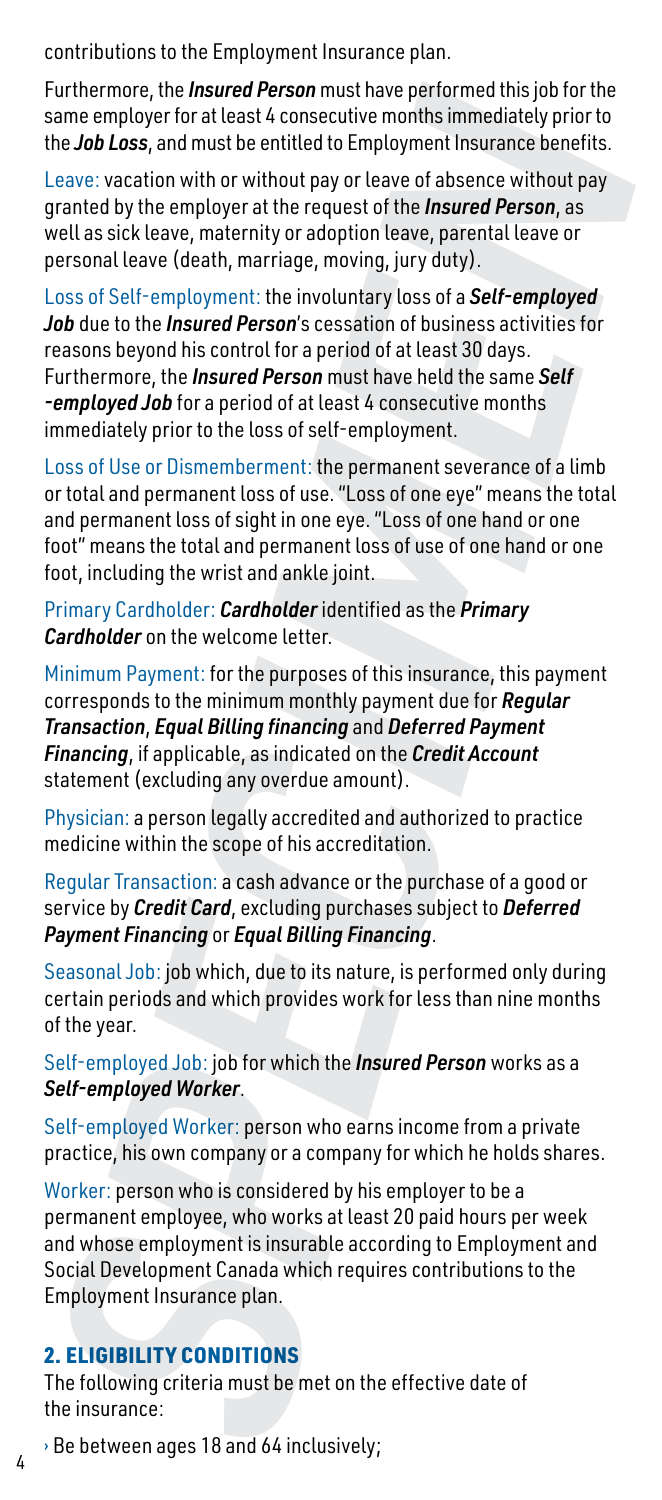- › Be a resident of Canada; and
- › Be a *Credit Card* holder

#### 3. ENROLMENT AND COMMENCEMENT OF THE INSURANCE

Only the *Primary Cardholder* may, if he meets the criteria defined under Section 2. *Eligibility Conditions*, enroll in this insurance by completing the enrolment form, or by giving his verbal consent to the *Contract Holder* or to its authorized agent.

The insurance takes effect on the date of the enrolment in the Assur-payment™ contract.

#### 4. PREMIUM

The premium is determined based on the total *Balance* indicated on the *Credit Account* statement up to the maximum insured *Balance* defined in Section 6. *Maximum sum insured*.

The premium is established for the coverage of the *Primary Cardholder*. In addition to the *Primary Cardholder*, any other *Insured Person* considered to be a cardholder of the same *Credit Card*, is insured free of charge.

However, no premium associated with the *Balance* of a *Deferred Payment Financing* is billed during the deferred period.

The first premium is determined on the *Account Statement Date* that immediately follows the enrolment of the insurance. The premiums are payable monthly as long as the insurance is in effect and are billed on the account statement following the month during which they are calculated. i: Be a *Credit Card* holder<br>
S. E. RNROLMENT AND COMMENCEMENT OF THE INSURANCE<br>
S. THROLMENT AND COMMENCEMENT OF THE INSURANCE<br>
CONJV the *Primary Cardinolder* may, if he meets the criteria defined<br>
completing the enrolme **INSURANCE**<br>
criteria defined<br>
insurance by<br>
sinsurance by<br>
ment in the<br>
ment in the<br> **Primary**<br>
c, any other<br> **Primary**<br>
c, any other<br>
e same *Credit*<br>
of a *Deferred*<br>
rance. The<br>
rance is in effect<br>
rance. The<br>
rance is

The premium rate is not guaranteed and does not vary based on one *Insured Person*'s claim.

#### 5. WAIVER OF PREMIUM

When benefits are paid under the Disability or Job loss insurance benefits, the *Insurer* reimburses the *Contract Holder* monthly for the portion of the premium paid which is associated to the applicable sum insured. The *Contract Holder* then credits such reimbursement to the *Insured Person's Credit Account*.

#### 6. MAXIMUM SUM INSURED

The insured *Balance* cannot exceed \$15,000.

The maximum sum insured for all *Insured Persons* is \$15,000 under this certificate of insurance and for all benefits.

The additional amount equal to the sum insured, payable in case of an accidental death as described under section 17. *Benefits*, is excluded from the maximum sum insured calculation.

The monthly benefit for all *Insured Persons* is \$750 under this certificate of insurance and for all benefits.

#### **7. SUBMITTING A CLAIM**

Life insurance benefit: A notice of claim must be submitted to the *Insurer* no later than one year after the date of death and must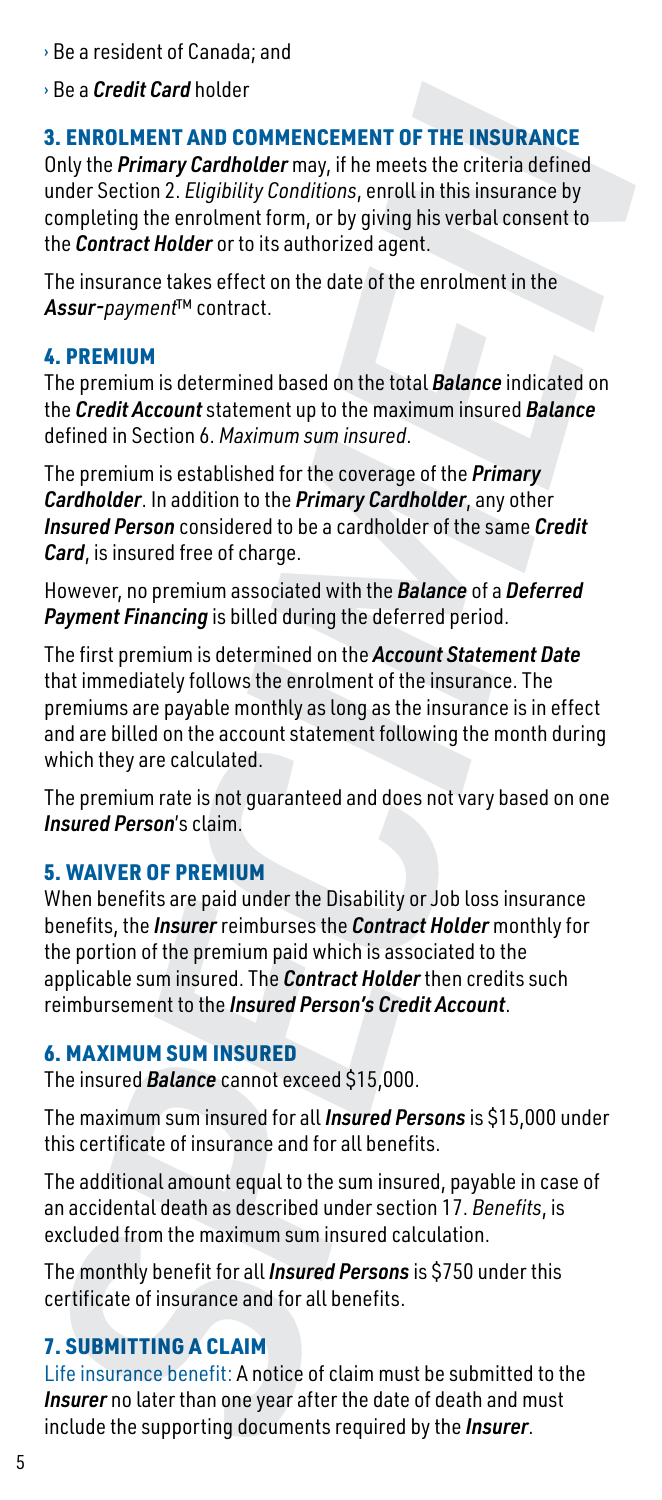Accidental dismemberment, disability and job loss insurance benefits: A notice of claim must be submitted to the *Insurer* within 30 days of the date of the event. Written proof with the necessary back up documentation must be submitted within 90 days of the event.

If a notice, or a written proof of claim that would be satisfactory to the *Insurer* is submitted outside the prescribed timeframe, the claim will still be valid if the notice, or written proof of claim is submitted within a reasonable timeframe within a year of the date on which the event occurred, and if it is established that it was reasonably impossible to submit the notice or written proof of claim within the prescribed timeframe. whate or than what to enable the method of the method of the production and the *SPECIMEN* of the sense of the sense of the sense of the sense of the sense of the sense of the sense of the *SPECIMEN* (*BP*) and the *SPECIM* 

#### 8. POLICY REVIEW

Once he has enrolled, the *Primary Cardholder* may contact the *Contract Holder* to consult or obtain a copy of the insurance policy.

### 9. CONTRACT

The policy, appendix, endorsements, insurance certificate, the welcome letter and enrolment form (if applicable) constitute your Assur-payment™ contract.

The *Insurer* must inform the *Contract Holder*, by means of a written notice sent at least 30 days in advance, of any modification that was made to the contract.

# 10. EXCLUSION IN THE CASE OF MULTIPLE EVENTS

When the *Insurer* is paying monthly benefits to an *Insured Person* under the Disability or Job Loss insurance, no other claims presented for either of these coverages, under the same *Credit Account*, will be considered receivable until the monthly benefit payments associated with the first claim have ended.

# 11. TERMINATION OF INSURANCE

This insurance is optional and the *Primary Cardholder* who enrolled may terminate it at any time. If the cancellation is received within 30 days of the beginning of the coverage, any premiums paid will be reimbursed.

Coverage terminates on the earliest of:

- a) on the *Account Statement Date* following the date on which the *Primary Cardholder* informs the *Insurer*, verbally or in writing, of his desire to terminate the insurance;
- b) on the date of termination of the Assur-payment™ contract between the *Contract Holder* and the *Insurer*;
- $\overline{c}$ ) on the date of revocation of the rights and privileges granted to the *Primary Cardholder* by the *Contract Holder*;
- d) on the date of the *Primary Cardholder*'s death;
- e) The day on which the benefits paid reach the maximum sum insured as defined in Section 6. *Maximum sum insured*.
- f) on the *Account Statement Date* following the *Primary Cardholder*'s 70th birthday in the case of life and accidental death and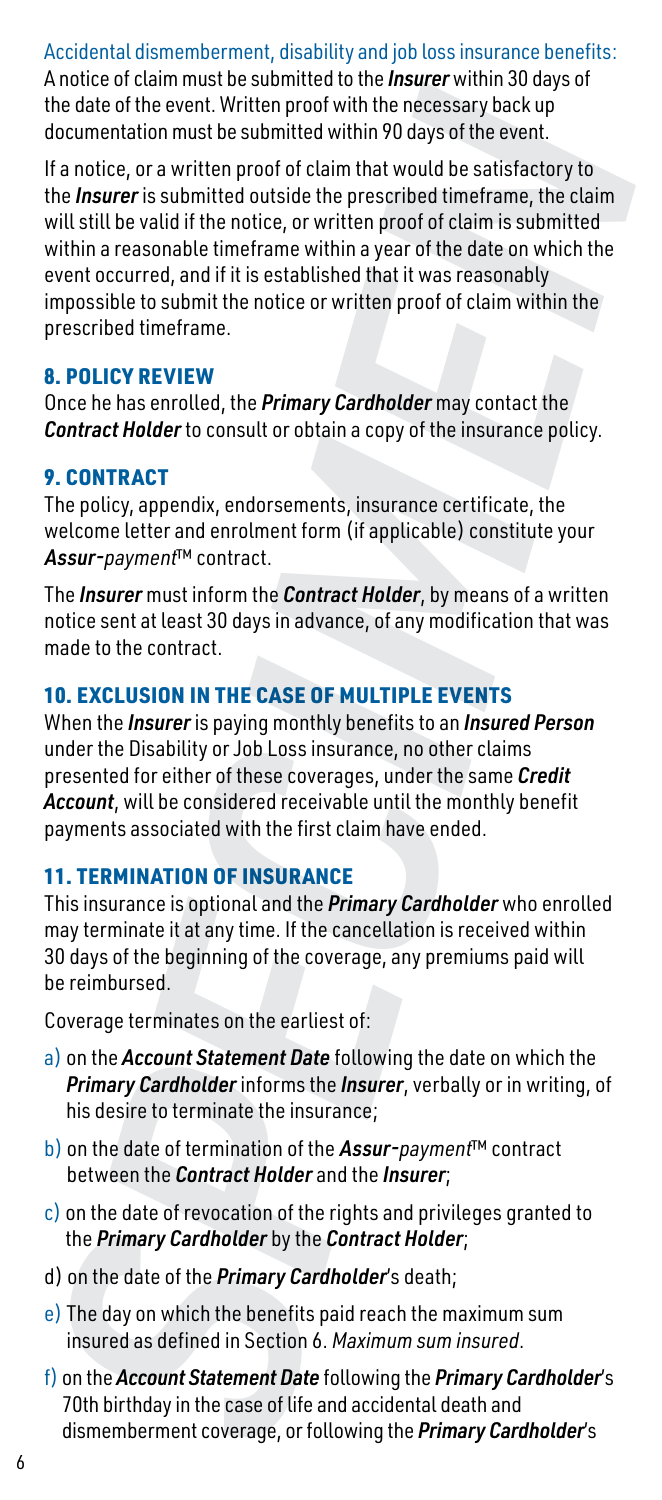65th birthday in the case of Disability and Job Loss coverage.

If an *Insured Person* other than the *Primary Cardholder* is in any of the situations described above in paragraphs c), d) or f), the insurance terminates only in respect of that person.

#### 12. CONTRACT MODIFICATIONS

Should the *Contract Holder* make any changes to its variable credit contracts or its account statements that change the scope of the coverage offered under the Assur-paymen<sup>t</sup>™ contract, the provisions of the latter shall continue to apply as before until an endorsement is added to the contract.

#### 13. PROTECTION OF PERSONAL INFORMATION

The *Insurer* is committed to protecting the privacy of any *Insured Person*'s personal information that was collected while providing services under the present insurance. The *Insurer* recognizes and respects a person's right to privacy concerning his personal information. Upon enrolment, the *Insurer* will open a confidential file containing any personal information collected with respect to the *Insured Person*. The file will be kept at the *Insurer*'s office. Access to the file will be limited to the *Insurer*'s employees, agents, business partners and service providers who require access within the scope of their duties, as well as individuals who were granted access by the *Insured Person*, or who are authorized by law. lf an *Insured Person* then the hard from the *Person* (From the Person (From the Brancholeter is in any of Carelin the *Pimary* C<sub>n</sub>, the insurance terminates only in respect of that person.<br>
Should the **Contract Moder ma** 

For the *Insurer*, the personal information that is collected is used to perform administrative services with respect to the contract of insurance. These services include, but are not limited to:

- a) Determining eligibility under the group plan or any coverage;
- b) Enrolling of *Insured Persons* to the insurance; and
- c) Claim evaluation and settlement

#### 14. RIGHT OF ACCESS TO PERSONAL INFORMATION

An *Insured Person* has the right to access his personal information and to request, in writing, that any inaccurate information be corrected. In addition, the *Insured Person* can request that any outdated or unnecessary information be deleted. If the *Insurer* has medical information about the *Insured Person* which was not obtained directly from the *Insured Person*, the *Insurer* will only release the information to the *Insured Person* through the *Insured Person*'s *Physician*. To request access to his personal information the *Insured Person* must send a written request to the person responsible for information at the address hereunder:

Industrial Alliance Insurance and Financial Services Access information officer 1080 Grande Allée Street West, PO Box 1907, Station Terminus, Quebec, QC G1K 7M3

#### 15. COMPLAINT

The *Insured Person* who wishes to review the *Insurer*'s complaint policy or file a complaint may do so by visiting:

7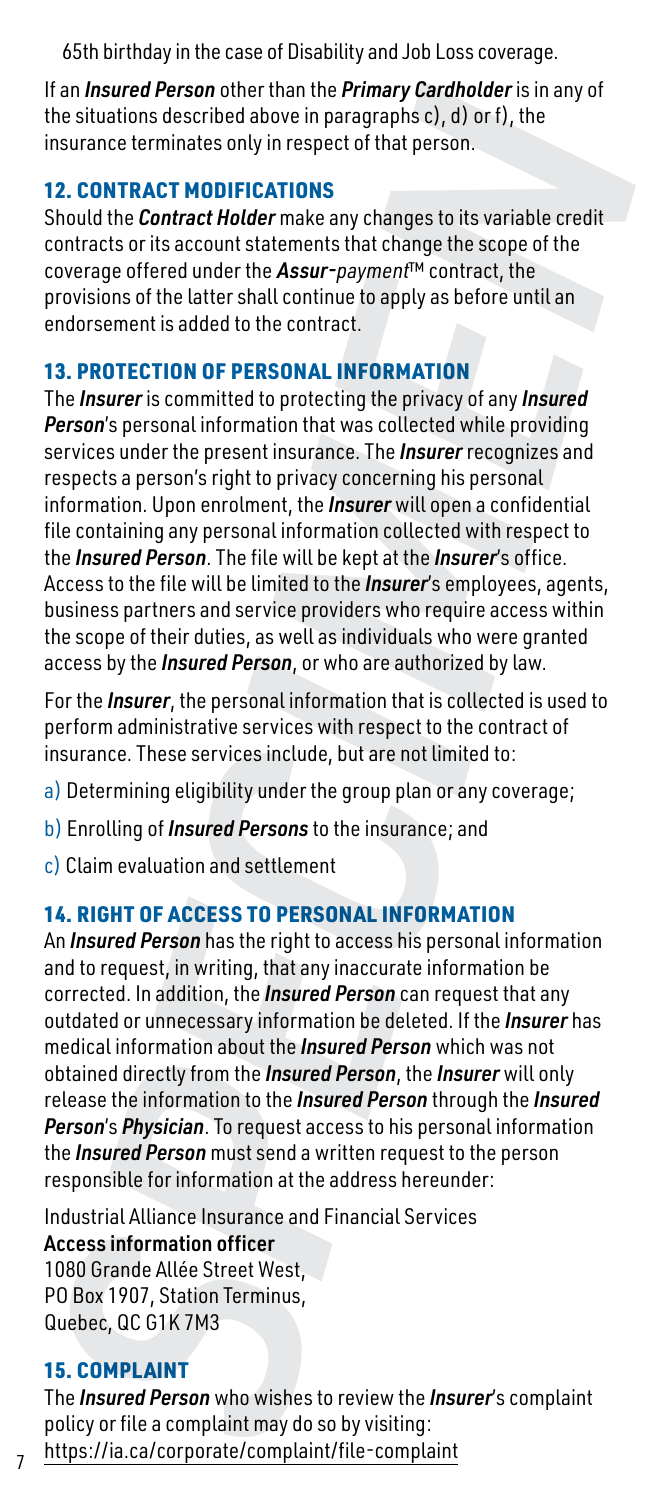# **LIFE, ACCIDENTAL DEATH AND DISMEMBERMENT INSURANCE**

#### 16. SUM INSURED

The sum insured corresponds to the *Balance* on the *Account Statement Date* immediately preceding or coinciding with the date of death or the date of the *Accident* resulting in *Loss of use or dismemberment*, whichever occurs first. In addition to the *Balance* indicated on this account statement, the sum insured includes all *Credit Card* transactions made on or before the *Account Statement Date*, even if such transactions do not appear on the statement. Transactions carried out after the date of this statement are not taken into consideration for calculating the sum insured. **PHF, ACCIDENTAL DEATH**<br> **PERSON INSURED**<br> **PERSON INSURED**<br> **PERSON INSURED**<br> **PERSONS THE SUIRRANCE IN EXPLOREMENT INSURANCE INTO THE SIMPLEM INTO THE SUIRRANCE SCALUTE INTO THE UNITROLLATE THE UNITROLLATE IN the dialet** 

The *Insured Person* or his legal heirs must provide the *Insurer*, at the time of the claim, the statements required to calculate the sum insured.

#### 17. BENEFITS

- a) Life insurance: The sum insured is payable upon the death of any *Insured Person*.
- b) Accidental death: If the death of the *Insured Person* is caused directly by an *Accident* and occurs within 365 days following such *Accident*, the *Insurer* will pay an additional amount equal to the sum insured, up to the maximum sum insured as described under Section 6. *Maximum sum insured*.
- c) Loss of use or dismemberment: If, following an *Accident*, an *Insured Person* suffers *Loss of use or dismemberment* of one or more limbs (hand, foot or eye) within a period of 365 days of said *Accident*, the *Insurer* shall pay a total benefit equal to 100% of the sum insured.

- Restriction: If the *Insured Person* dies within 365 days following the *Accident*, no benefit is payable for the *Loss of use or dismemberment*. Only the benefit provided in the event of accidental death is payable.

The total benefits paid for the entire duration of the insurance cannot exceed the maximum sum insured as defined in Section 6. *Maximum sum insured*.

In addition, the sum of benefits paid by the *Insurer* for a single event shall not exceed the authorized limit of the *Credit Account.*

#### 18. PAYMENT OF BENEFITS

Any death or *Loss of use or dismemberment* benefit whose payment was approved by the *Insurer* is paid to the *Contract Holder* for the benefit of the *Insured Person*. The *Contract Holder* then credits the *Insured Person*'s *Credit Account* with this amount.

#### 19. RESTRICTION IN CASE OF SUICIDE

The suicide of the *Primary Cardholder* during the first two years of insurance results in the termination of the insurance for all *Insured*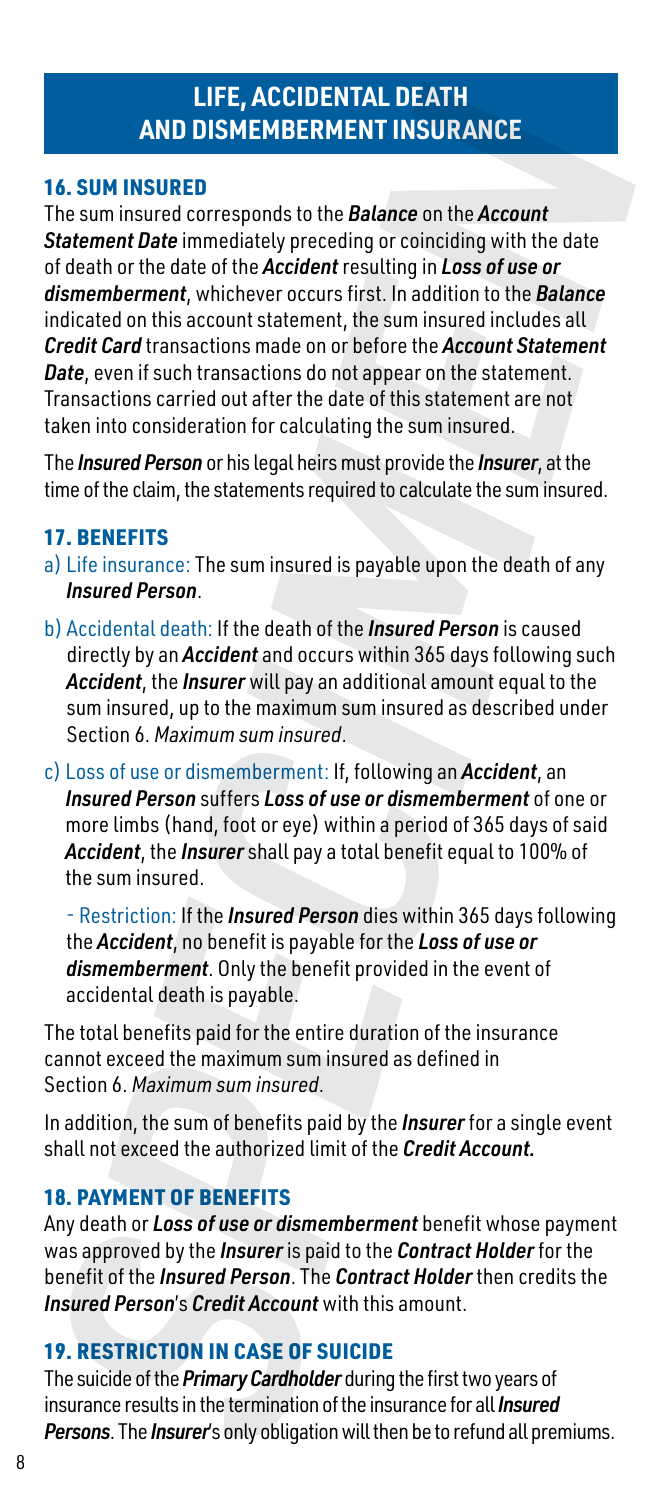#### 20. RESTRICTIONS AND EXCLUSIONS

No benefit is payable if the death or dismemberment of the *Insured Person* results directly or indirectly from any of the following causes:

- a) a suicide, attempted suicide or self-inflicted injury, regardless of any impairment, *Illness*, or state of mind.
- b) chronic or excessive consumption of alcohol;
- c) any overdose from any substance or drug of any kind, whether legal or not and whether prescribed to the *Insured Person* or not;
- d) participation in a criminal act, a military operation, insurrection, riot or civil unrest or;
- e) flight or attempted flight in an aircraft, except when riding as a passenger (and not as a pilot or crew member);
- f) injuries suffered when the *Insured Person* was operating a motor vehicle while under the influence of narcotics or with a blood alcohol concentration in excess of 80 milligrams per 100 millilitres of blood (0.08). no encontrol person and the *SPECIMERANCE* and the *SPECIMERANCE* and the *SPECIMERANCE* and interactive on the *SPECIMERANCE* and interactive and the *SPECIMERANCE* and the *SPECIMERANCE* **Corresponds to the** *SPECIMERANCE*

#### **Pre-existing conditions**

No benefits are payable for a death:

- a) that occurs during the first year of insurance; and
- b)that is attributable to an *Illness* or injury for which the *Insured Person* was treated:
	- during the 6 months prior to the beginning of insurance; and
	- during the 6 months following the beginning of insurance.

The *Insurer* does not pay any benefits in respect of any *Equal Billing* or *Deferred Payment Financing* for a death:

- a) that occurs during the first year after the purchase; and
- b)that is attributable to an *Illness* or injury for which the *Insured Person* has been treated:
	- during the 6 months preceding the purchase; and
	- during the 6 months following the purchase.

The *Insurer* considers an *Insured Person* to have been treated for an *Illness*, for any symptoms associated with an *Illness*, or for an injury, when the *Insured Person* has:

- a) consulted a *Physician* or another *Health Care Professional*, or received treatments from such specialist;
- b) undergone tests;
- c) taken drugs prescribed by a *Physician*; or
- d) been hospitalized

# **DISABILITY INSURANCE**

#### 21. SUM INSURED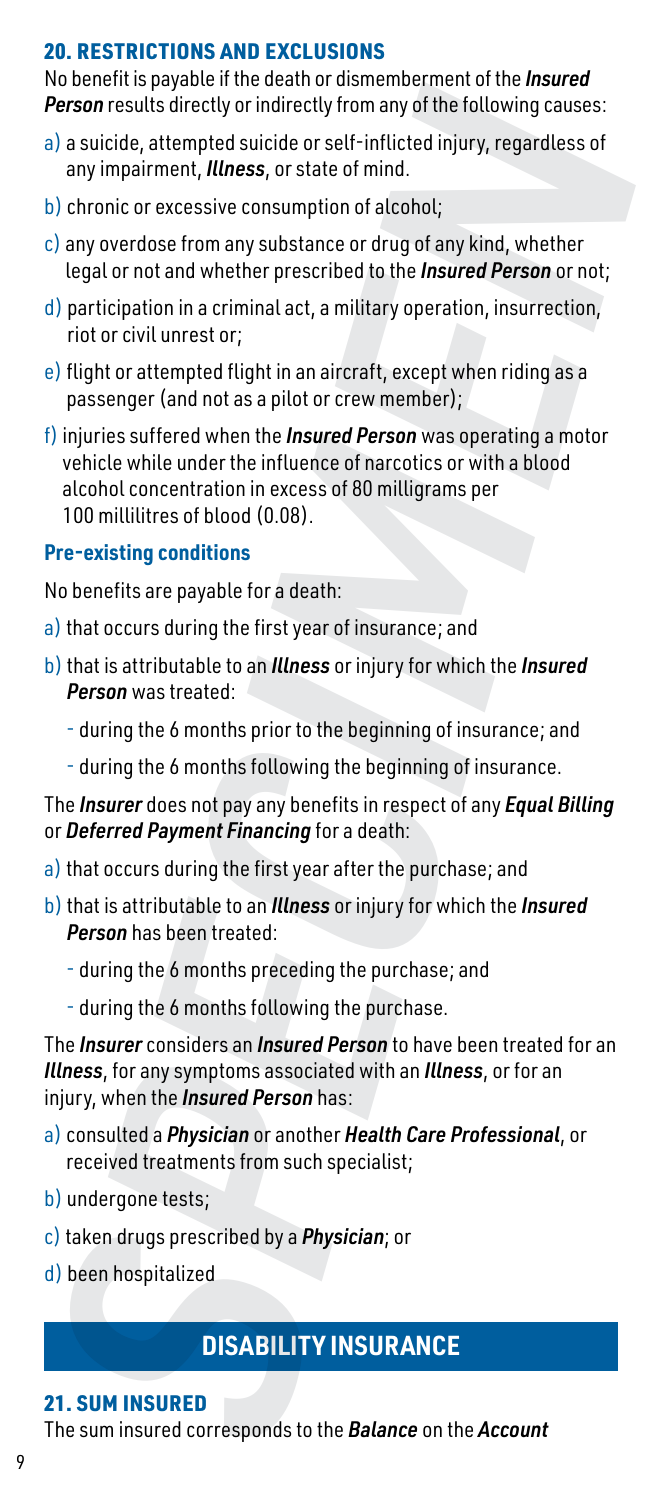*Statement Date* immediately preceding or coinciding with the date of *Disability*. In addition to the *Balance* indicated on this account statement, the sum insured includes all *Credit Card* transactions performed on or before the *Account Statement Date*, even if such transactions do not appear on the statement. Transactions carried out after the date of this statement are not taken into consideration for calculating the sum insured.

The *Insured Person* or the legal heirs must provide the *Insurer*, at the time of the claim, the statements required to calculate the sum insured.

#### 22. BENEFIT AMOUNT

The monthly benefit shall correspond to the *Minimum Payment* required by the *Contract Holder* on the account statement for the date coinciding with or immediately preceding the onset of *Disability*.

During the indemnity period, the monthly benefit may be adjusted to take into account the sum insured.

The *Insurer* agrees to pay 1/30 of the monthly benefit for each day of *Disability* during which the *Insured Person* is entitled to this benefit under the present contract.

The monthly benefit for an *Insured Person* may not exceed the maximum monthly benefit as defined in Section 6. *Maximum sum insured*.

The total benefits paid during the entire duration of the insurance may not exceed the maximum sum insured as defined under Section 6. *Maximum sum insured*.

#### 23. PAYMENT OF BENEFITS AND WAITING PERIOD

Payment of benefits: All *Disability* benefit payments approved by the *Insurer* shall be paid to the *Contract Holder* for the benefit of the *Insured Person*. The *Contract Holder* shall then credit the *Insured Person*'s account for this amount.

#### Waiting period:

i) The *Insurer* pays benefits starting from the first day of *Disability* as long as such *Disability* lasts for a continuous period of at least 30 days for the *Insured Person* who performed *Gainful Employment* as a *Worker* or *Self-employed Worker* for each of the four weeks preceding the onset of *Disability*.

ii) For any other *Insured Person*, the *Insurer* pays benefits starting from the 91st consecutive day of *Disability*.

#### 24. SUCCESSIVE PERIODS OF DISABILITY

The *Insured Person* who is receiving *Disability* benefits does not have to satisfy the waiting period requirements again in the case of successive periods of *Disability* resulting from the same *Illness* or *Accident*, if such periods are separated by a period of less than 90 days during which the *Insured Person* was not disabled. The waiting period shall not apply again, and each *Disability* period shall be considered a continuation of the previous one. The total monthly benefits paid for all successive periods of *Disability* shall not exceed or sociality (whis the sum of the control Statement Panceleon (whis the sum insured in the first order the Account Statement, The sum insured in the first order the Account Statement. Transactions can be then the first ord *I* transactom<br> *Urensactions*<br> *Cee,* even if such<br> *Disability*<br> *Disability*.<br> *Disability*.<br> *Disability*.<br> *Disability*.<br> *Disability*.<br> *Disability*.<br> *Disability*.<br> *Disability*<br> *Disapproved by*<br> *Disapproved by*<br>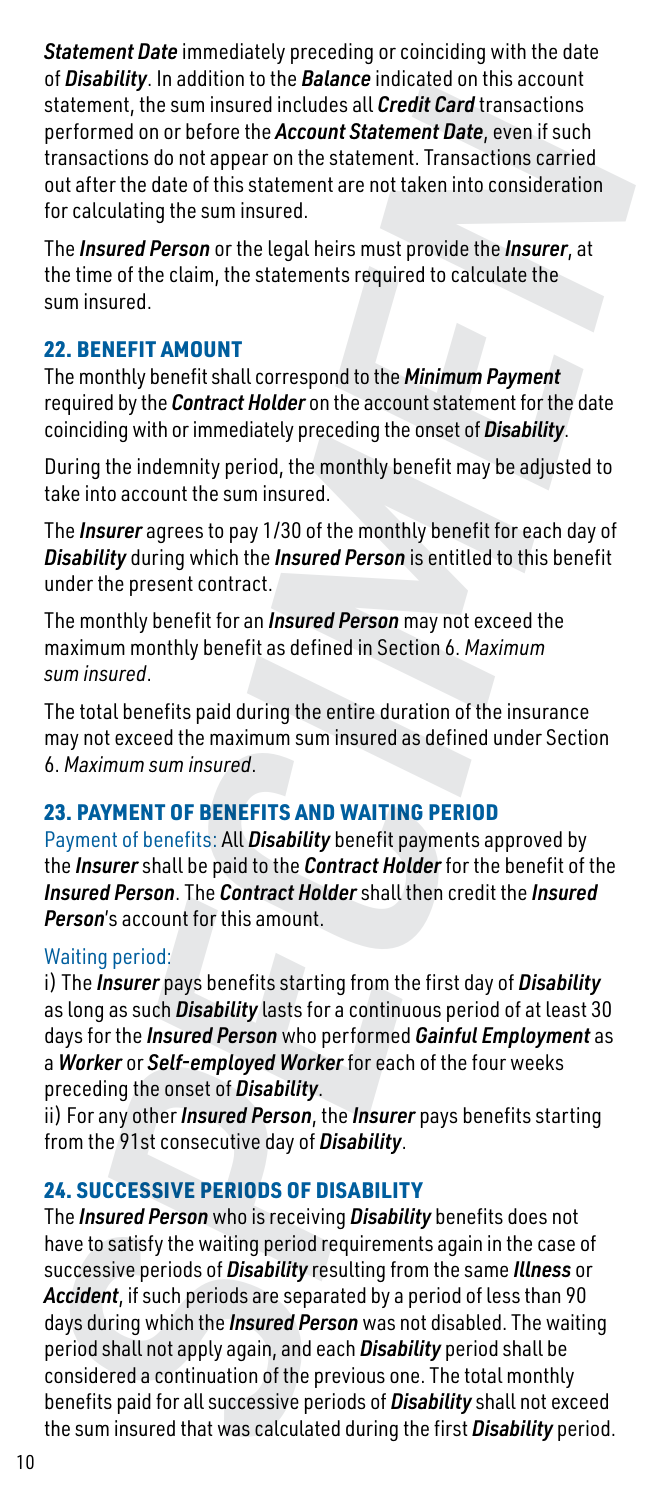#### 25. TERMINATION OF BENEFITS

Benefits shall automatically terminate upon the earliest of the following dates:

- a) the date the *Insured Person* is no longer disabled, is performing *Gainful Employment*, receiving training or returns to school;
- b) the date the sum insured (excluding accrued interest) has been paid in full by the *Insurer*;
- $\mathbf c$ ) the date the insurance terminates as provided in Section 11. *Termination of benefits*

#### 26. RESTRICTIONS AND EXCLUSIONS

No benefit is payable if the *Disability* of the *Insured Person* results directly or indirectly from any of the following causes:

- a) a self-inflicted injury, unless medical evidence establishes that the injury was directly related to a mental health *Illness*;
- b) chronic or excessive consumption of alcohol;
- c) participation in a criminal act, a military operation, insurrection, riot or civil unrest;
- $\mathbf d$ ) flight or attempted flight in an aircraft, except when riding as a passenger (and not as a pilot or crew member); or
- e)injuries suffered when the *Insured Person* was operating a motor vehicle while under the influence of narcotics or with a blood alcohol concentration in excess of 80 milligrams per 100 millilitres of blood (0.08). Collaborate the *Internet Person* is a conger disability the data the *base of the data the Instanting Certifical* Collaboration Califical Department Calification Calification Calification Calification Calification Calific

#### **Pre-existing conditions**

No benefits are payable for a *Disability*:

- a) that occurs during the first year or insurance; and
- b) that is attributable to an *Illness* or injury for which the *Insured Person* was treated:
	- during the 6 months prior to the beginning of insurance; and
	- during the 6 months following the beginning of insurance.

#### The *Insurer* does not pay any benefits in respect of any *Equal billing* or *Deferred payment financing* for a *Disability*:

- a) that occurs during the first year after the purchase; and
- b)that is attributable to an *Illness* or injury for which the *Insured Person* has been treated:
	- during the 6 months preceding the purchase; and
	- during the 6 months following the purchase.

The *Insurer* deems an *Insured Person* to have been treated for an *Illness*, for any symptoms associated with an *Illness*, or for an injury, when the *Insured Person* has:

- a) consulted a *Physician* or another *Health Care Professional*, or received treatments from such specialist;
-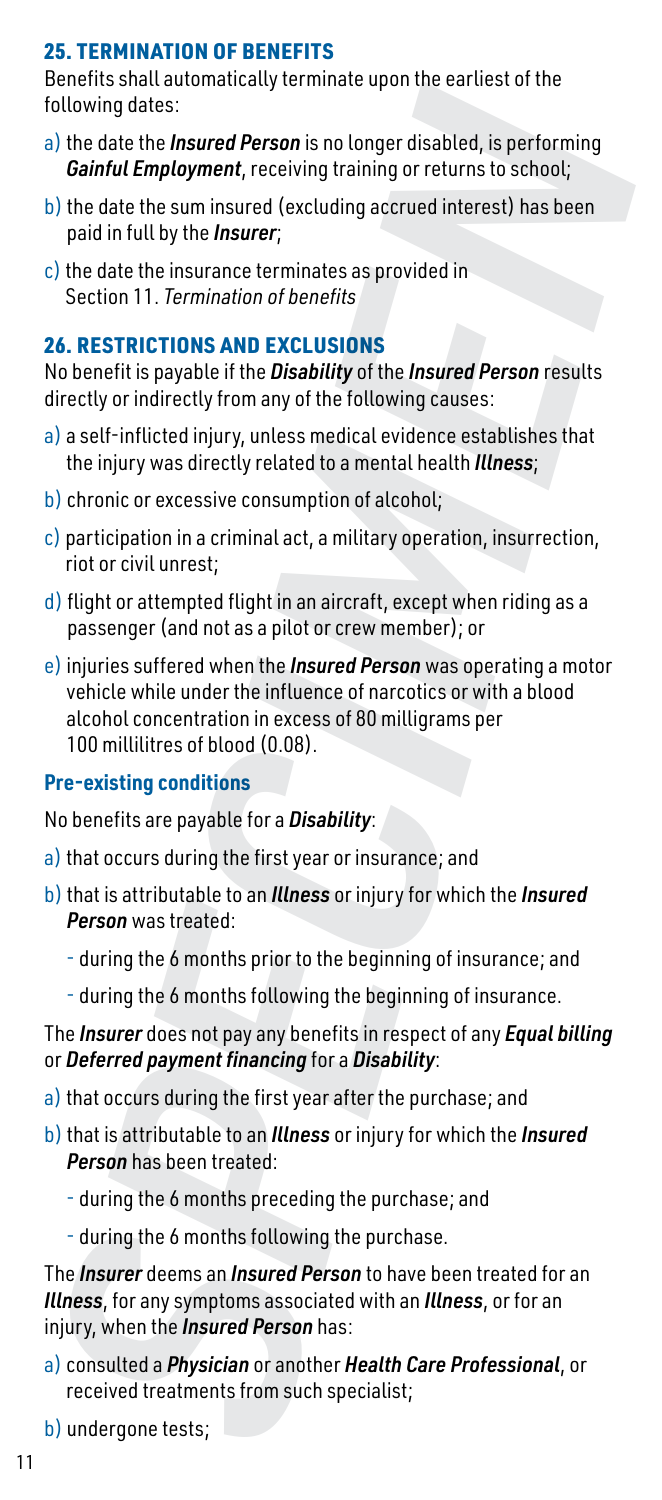- c) taken drugs prescribed by a *Physician*; or
- d) been hospitalized.

## 27. PROOF OF DISABILITY

The *Insured Person* is responsible for providing the *Insurer* with satisfactory proof of *Disability*. Such proof may include the opinion of a specialist physician and copies of test results.

The *Insurer* may require at any time for the *Insured Person* to:

- a) provide satisfactory proof of continuing *Disability*;
- b) be examined by one or more *Physicians* or *Health Care Professionals* designated by the *Insurer*.

# **JOB LOSS INSURANCE**

#### 28. SUM INSURED

The sum insured corresponds to the *Balance* on the *Account Statement Date* immediately preceding or coinciding with the date the *Insured Person* was notified of the loss of his job by his employer. In addition to the *Balance* indicated on this account statement, the sum insured includes all *Credit Card* transactions performed on or before the *Account Statement Date*, even if such transactions do not appear on the statement. Transactions carried out after the date of this statement are not taken into consideration for calculating the sum insured. d) been hospitalized.<br>
27. **PROOF OF DISABILITY**<br>
27. **PROOF OF DISABILITY**<br>
27. **PROOF OF DISABILITY**<br> **PROOF OF DISABILITY**<br> **PROOF OF DISABINITY**, Such proof in going itself providing the *Insurer* with<br>
and specialist

The *Insured Person* or the legal heirs must provide the *Insurer*, at the time of the claim, the statements required to calculate the sum insured.

#### 29. BENEFIT AMOUNT

The monthly benefit shall correspond to the *Minimum Payment* required by the *Contract Holder* on the account statement for the date coinciding with or immediately preceding the date of the *Job Loss* or *Loss of Self-employment*.

During the indemnity period, the monthly benefit may be adjusted to take into account the sum insured.

The *Insurer* agrees to pay 1/30 of the monthly benefit for each day of unemployment during which the *Insured Person* is entitled to this benefit under the present contract.

The monthly benefit for an *Insured Person* may not exceed the maximum monthly benefit as defined in Section 6. *Maximum sum insured*.

The total benefits paid during the entire duration of the insurance may not exceed the maximum sum insured as defined under Section 6. *Maximum sum insured*

#### 30. PAYMENT OF BENEFITS AND WAITING PERIOD

Payment of benefits: All *Job Loss* benefit payments approved by the *Insurer* shall be paid to the *Contract Holder* for the benefit of the *Insured Person*. The *Contract Holder* shall then credit the I*nsured*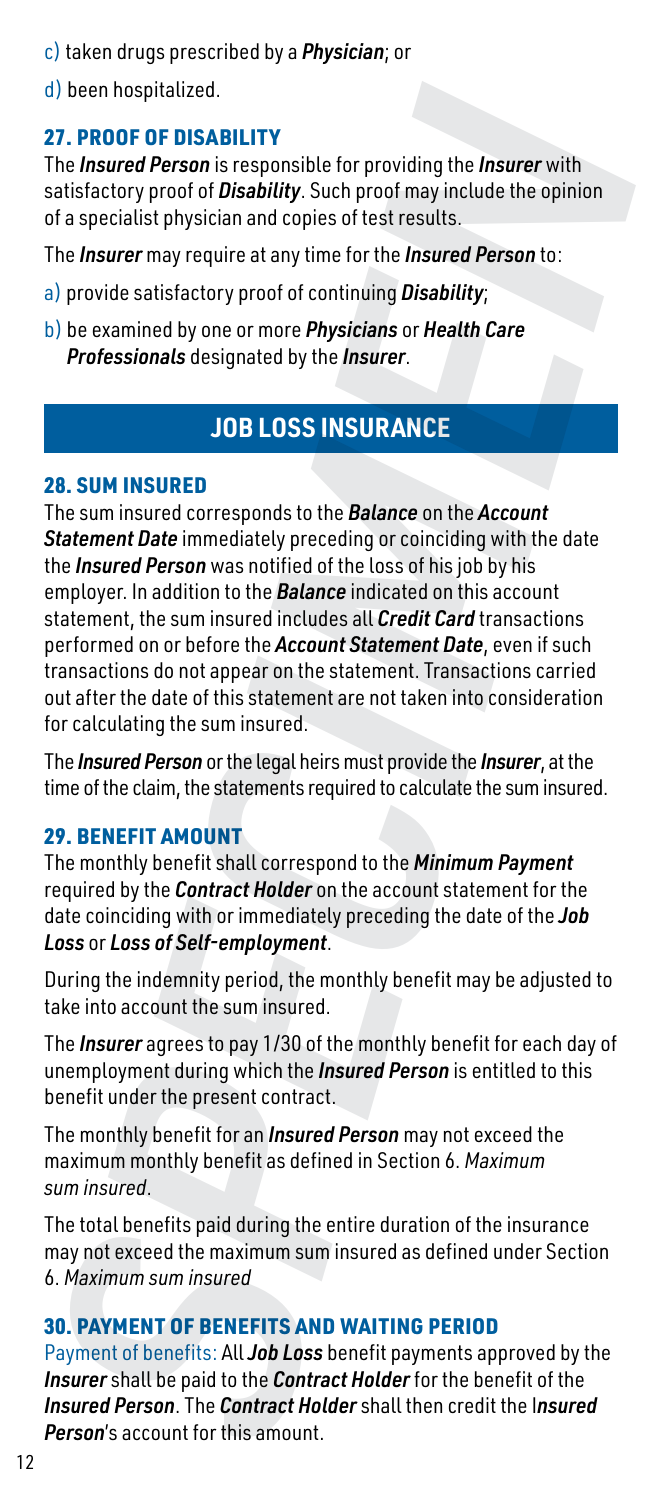Waiting period: The *Insurer* pays benefits starting from the 31st consecutive day following the date of the *Job Loss*.

Eligibility for benefits following an indemnity period: After an indemnity period, the *Insured Person* shall once again become eligible for benefits if he once again meets the *Job Loss* criteria set out in Section 1. *Definitions*. contained the *Josep* in the *Josep* and continuing in an indentity period. After an indentually period. The *Josepa* shall once again meets the *Job Loss* criterias et eligible for benefits if the conte again meets the *J* 

#### 31. TERMINATION OF BENEFITS

Benefits shall automatically terminate upon the earliest of the following dates:

- a) the date the *Insured Person* performs *Gainful Employment* or returns to school full time;
- b) when the sum insured (excluding accrued interest) has been paid in full by the *Insurer*;
- c) when the insurance terminates as provided in Section 11. *Termination of benefits*.

#### 32. EXCLUSIONS

The *Insurer* does not pay any benefit in the event of any of the following:

- a) loss of a job that does not meet the definition of Job Loss or Loss of Self-employment in accordance with section 1. Definitions;
- b) *Job Loss* that the *Insured Person* was aware of at the time of enrolment;
- c) *Job Loss* that occurs within 30 days following the beginning of insurance;
- d) *Job Loss* associated with voluntary resignation;
- e) *Job Loss* associated with a strike, lockout, fraud or criminal infraction;
- f) *Job Loss* associated with the termination of a fixed-term contract;
- g) *Leave* that does not terminate the employment relationship;
- h) any termination of employment associated with retirement.

#### 33. PROOF OF JOB LOSS

The *Insured Person* is responsible for providing the *Insurer* with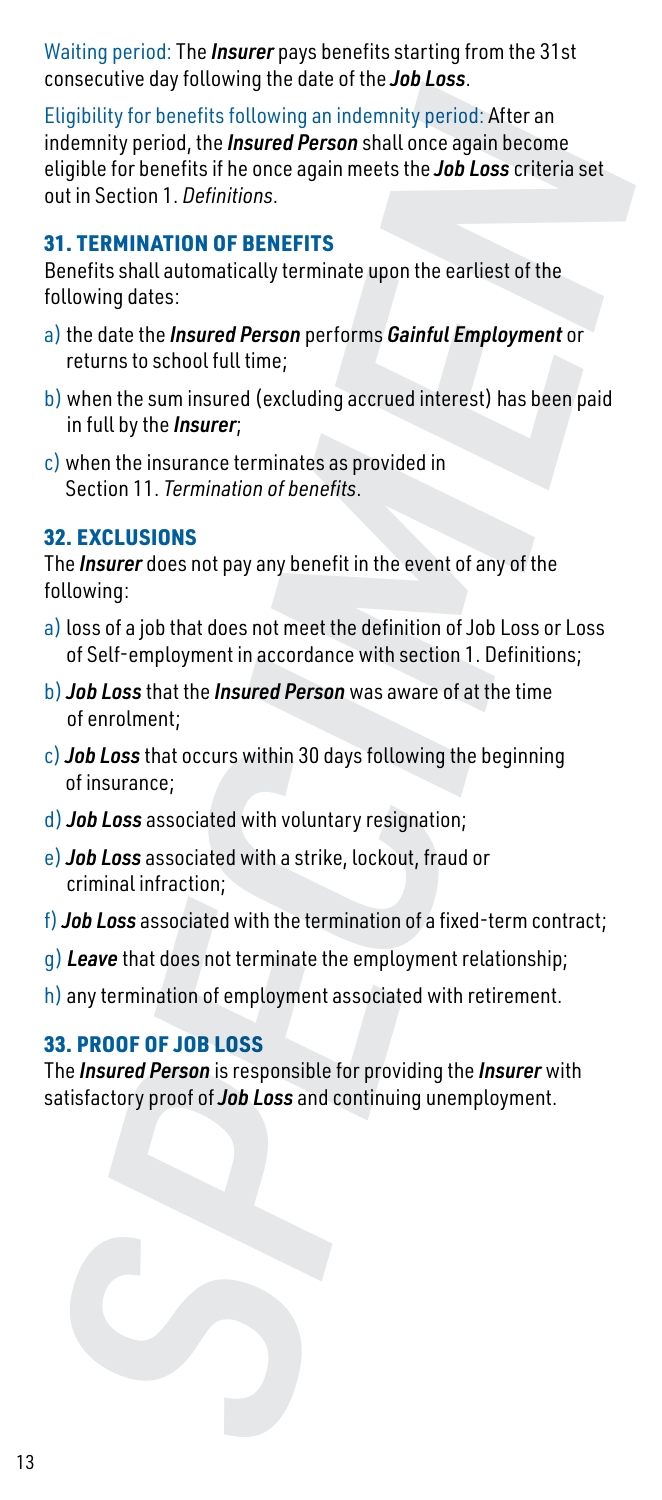#### APPENDIX 5 (A.31) - NOTICE OF CANCELLATION OF AN INSURANCE CONTRACT

#### **NOTICE GIVEN BY THE DISTRIBUTOR**

In accordance with Section 440 of the *Act respecting the distribution of financial products and services* (Chapter D 9.2).

#### **THE ACT RESPECTING THE DISTRIBUTION OF FINANCIAL PRODUCTS AND SERVICES GIVES YOU IMPORTANT RIGHTS.**

The Act allows you to cancel this insurance contract without penalty within 10 days of signing it. The *Insurer* may however grant you a longer period.

To do so, you must give the *Insurer* notice within the allotted time frame by registered mail or any means providing a confirmation of receipt.

Despite the cancellation of such insurance contract, the first contract will remain in force. Beware that you may lose advantageous conditions that were extended to you due to this contract. Contact your distributor or check your contract for more information. APPENDIX 5 (A.31) - NOTICE OF CANCELLATION OF AN<br>
INSURANCE CONTRACT<br>
INSCIDENCE GIVEN BY THE DISTRIBUTOR<br>
In accordance with Section 440 of the Act respecting the distribution<br>
In accordance with Section 440 of the Act re

Once the applicable period is expired, you may cancel your insurance at any time, but penalties may apply.

For further information, contact the Autorité des marchés financiers<br>1-877-525-0337 or visit www.lautorite.gc.ca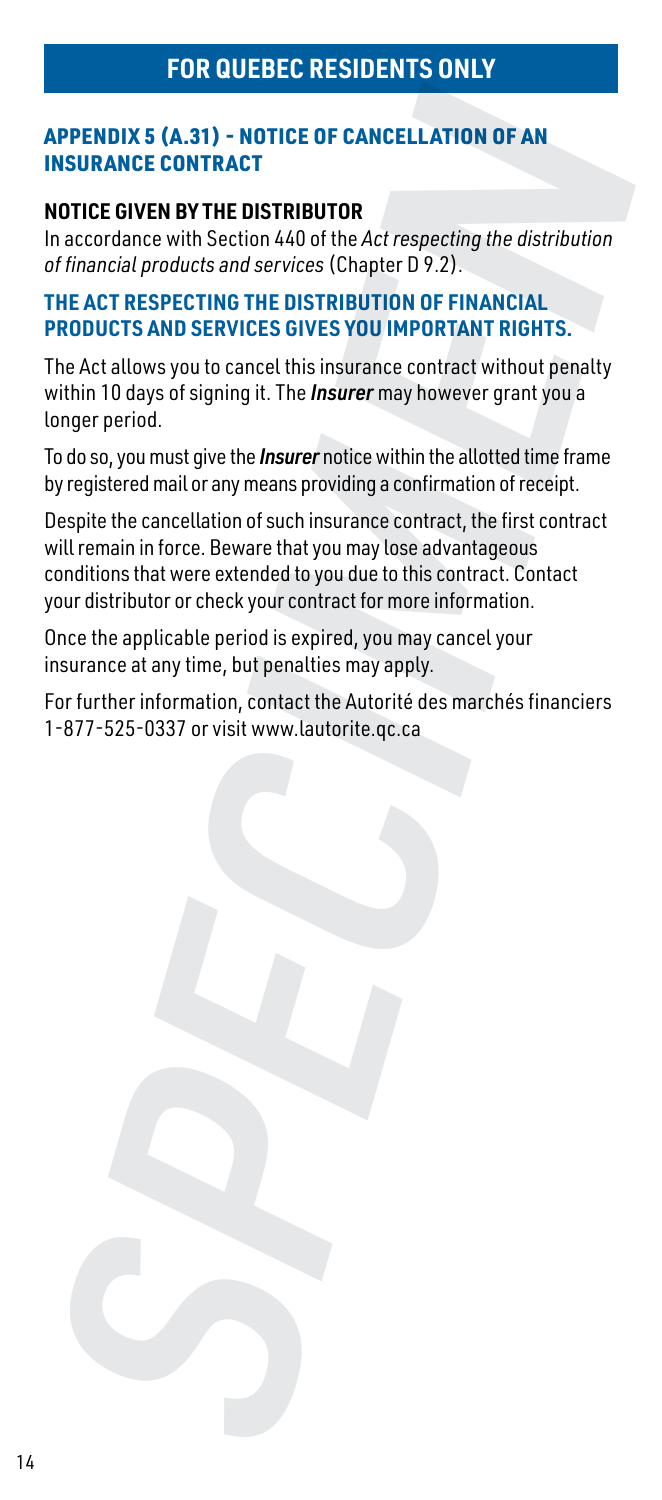# **NOTICE OF CANCELLATION OF AN INSURANCE CONTRACT** To: Industrial Alliance Insurance and Financial Services Inc. 2200 McGill College Ave, Montreal, QC H3A 2S6 Date: (date notice is sent) Under Section 441 of the Act respecting the distribution of financial products and services, I hereby cancel insurance contract no.: (contract number, if available) Agreed on: To: Industrial Alliance Insurance and Financial Services Inc.<br>
22000 McGill College Ave,<br>
Montreal, QC H3A 2S6<br>
Date:<br>
(date notice is sent)<br>
Under Section 441 of the Act respecting the distribution of financial<br>
roroducts

(date contract was signed)

In:

(place contract signed)

(name of the client)